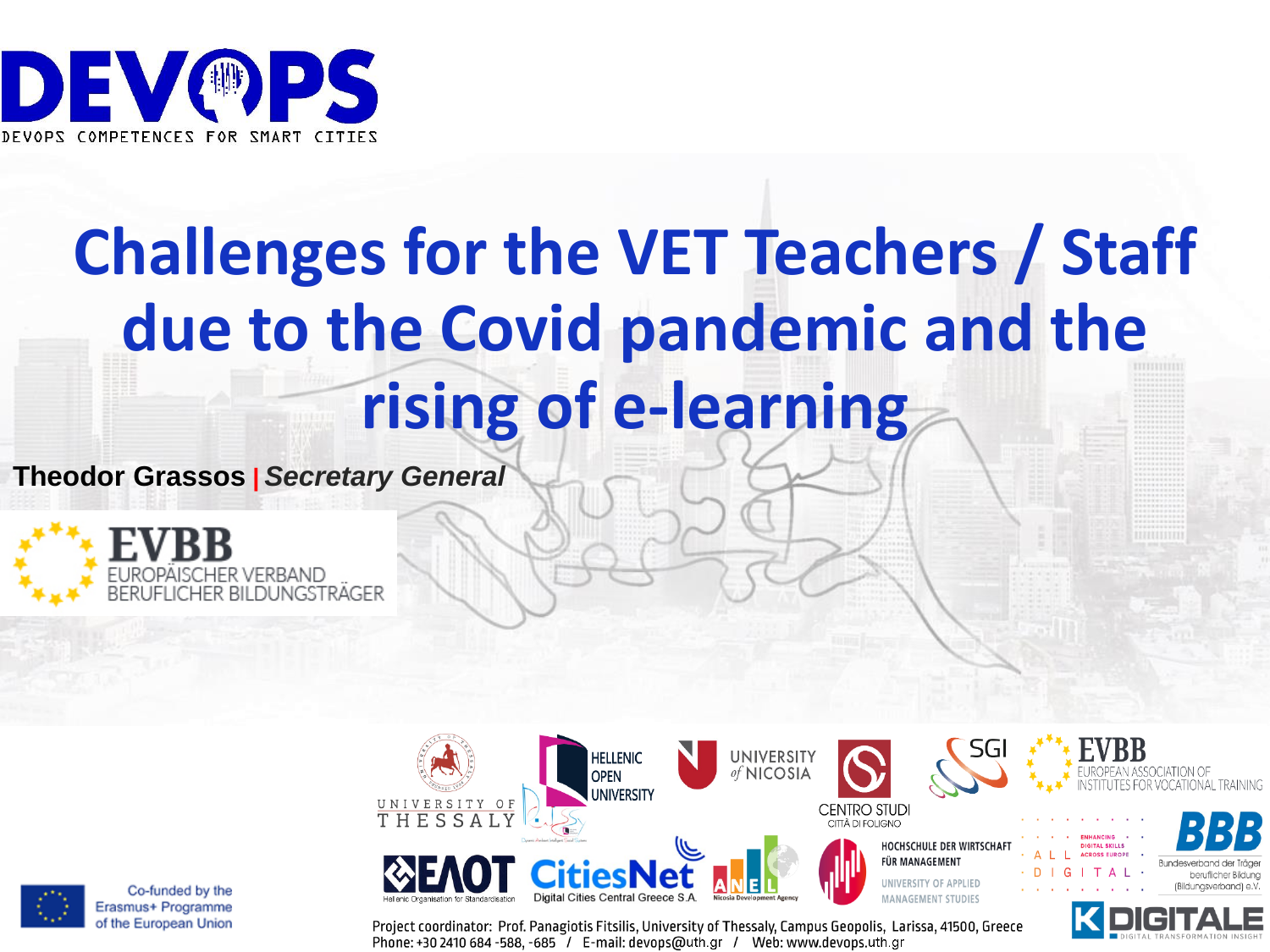

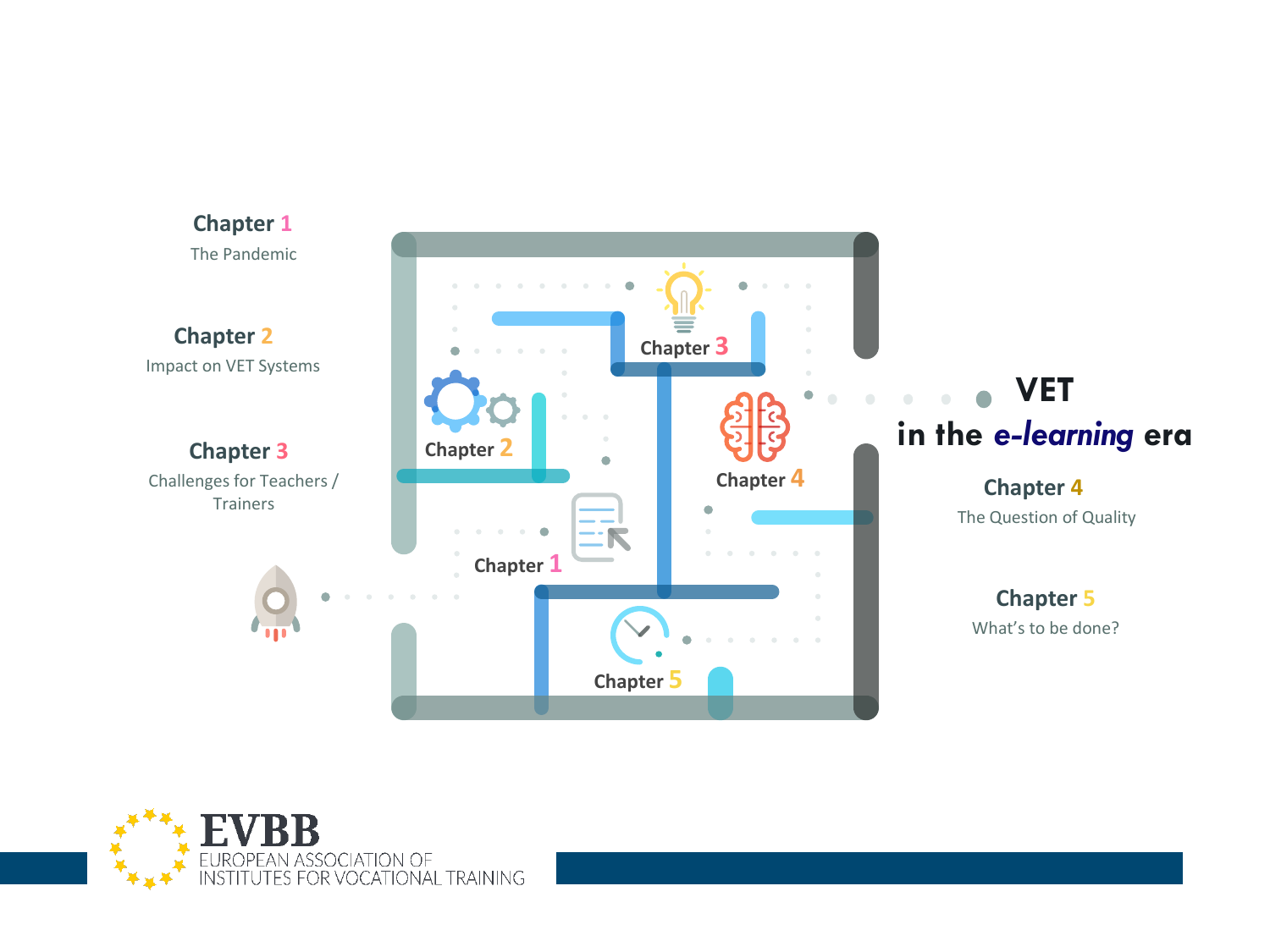### **Chapter 1** The Pandemic



Screenshot of interactive dashboard created by World Bank

### **Covid-19 Pandemic Affects:**

- More than 200 countries
- 94% of learners

#### **According to PISA, in European Countries:**

- > 95% of students report that they have a computer to use for studying at home
- About 91% reports that the have access to a quiet place to study

Number of countries by information status as of 6/8/2020 3:47:50 AM

| Closed                   |  |
|--------------------------|--|
| Closed (in select areas) |  |
| Seasonal school closures |  |
| Open with limitations    |  |
| Open                     |  |

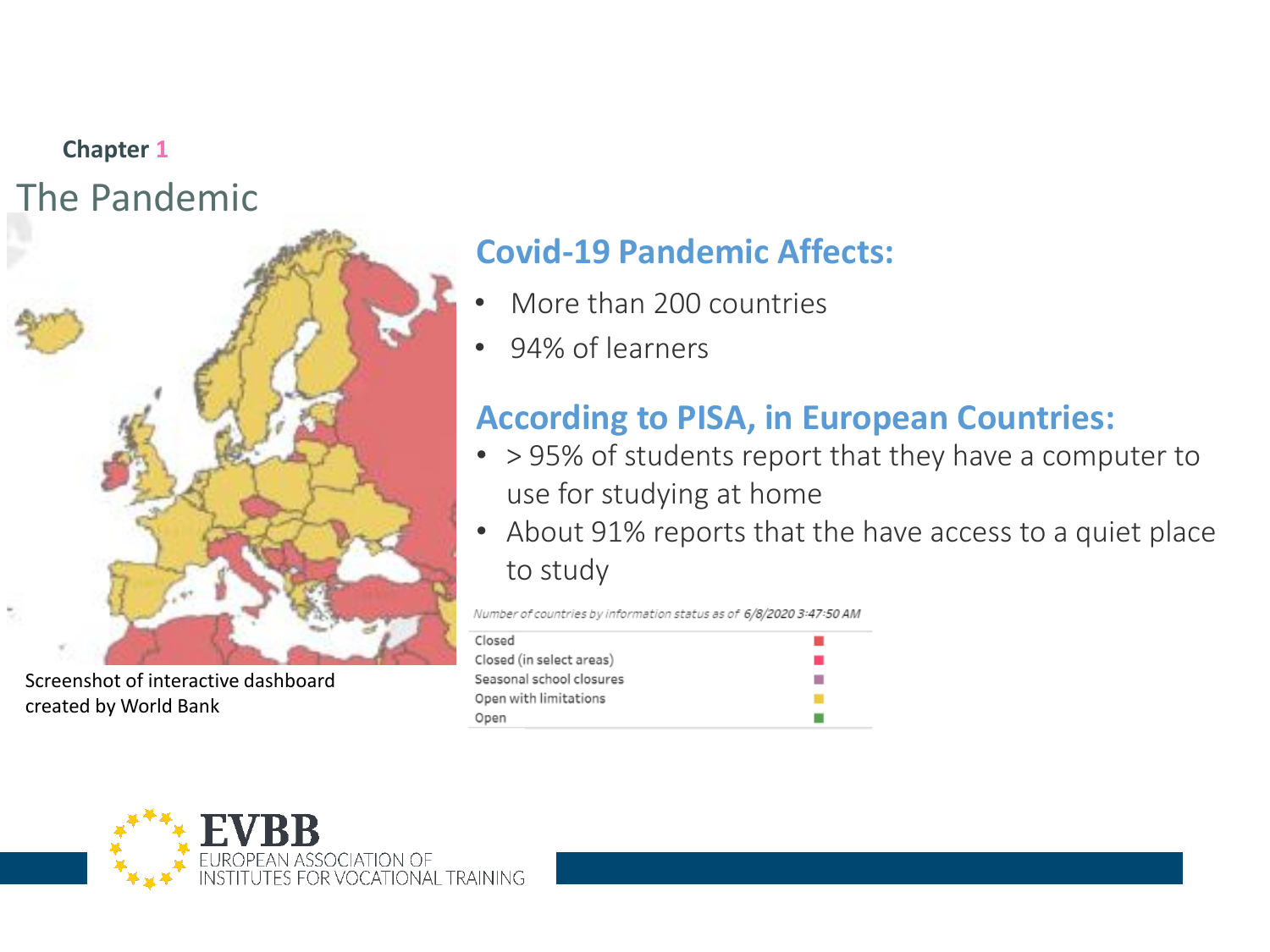

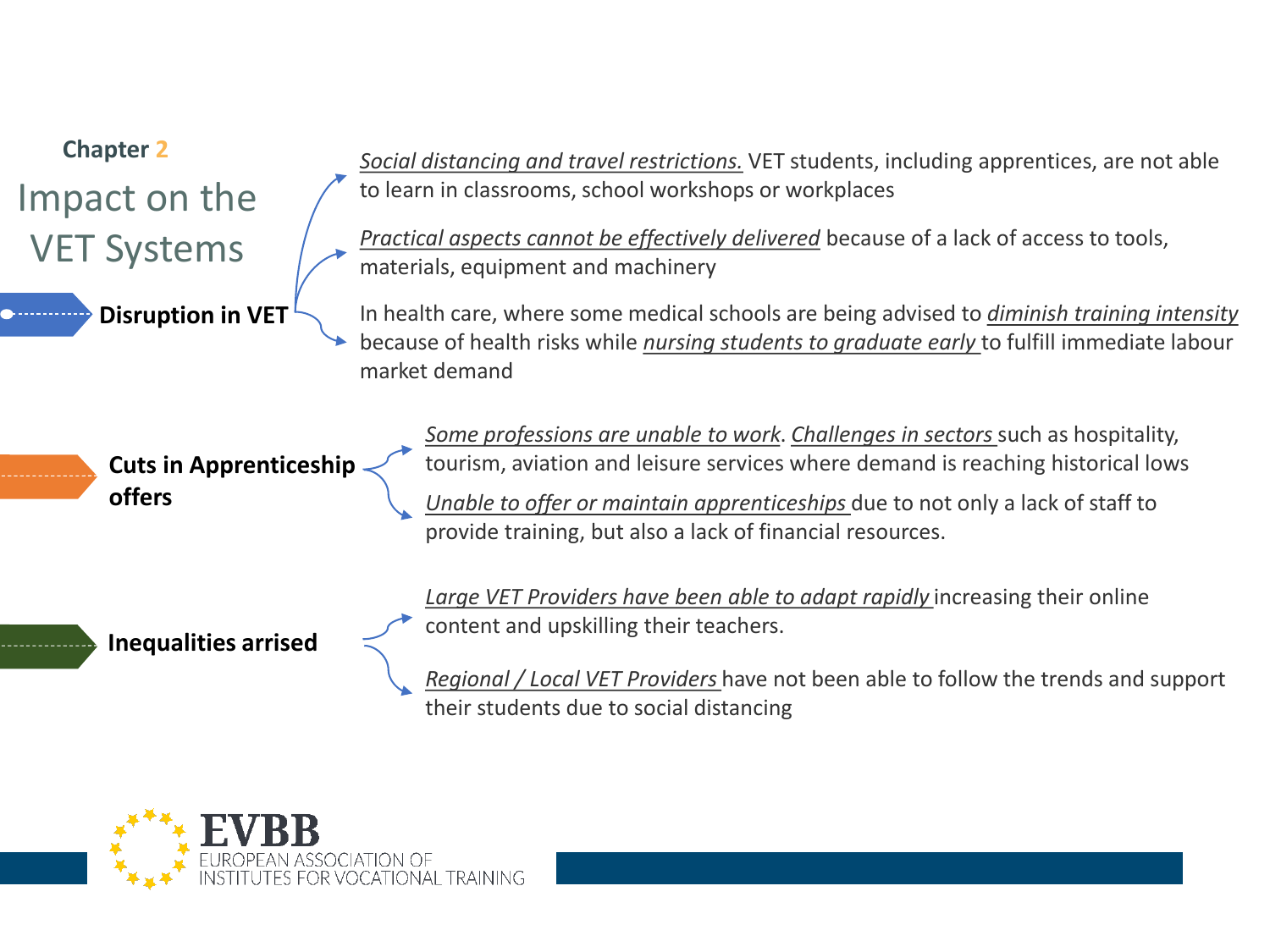

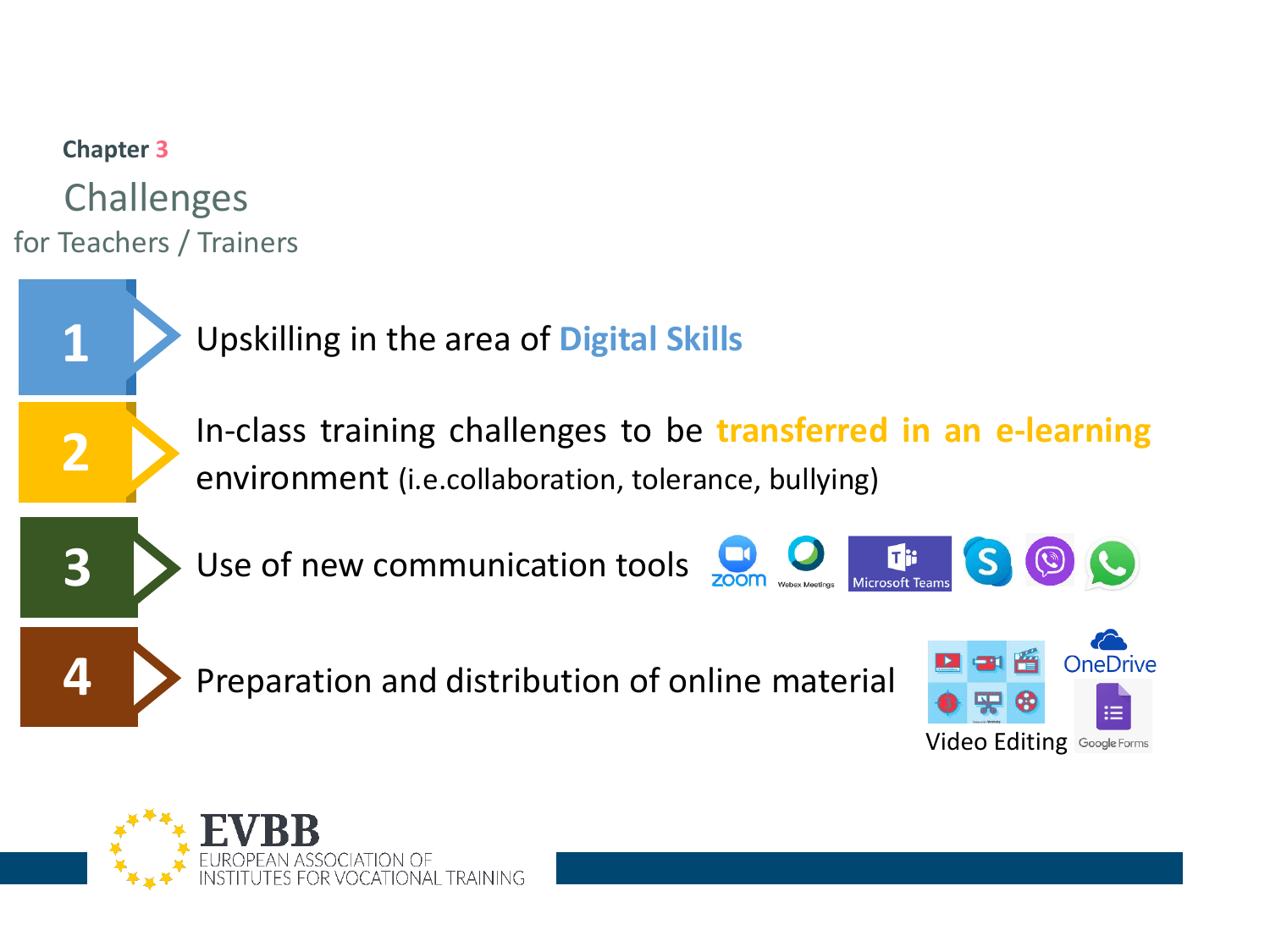# **Chapter 4** The Question

of Quality While HEIs use distance learning for a longer period VET is not used to be delivered online

The design and delivery of in-class vocational training have been subject of EQAVET but e-learning is not being covered, creating a gap that affects the image of VET in the covid and post-covid period.

The direct transfer of QA mechanisms used in HEI e-learning courses can not be achieved, since VET consists also of Technical Professions and is complicated, including WBL and other variables that need to be taken into consideration when designing and delivering VET courses online.

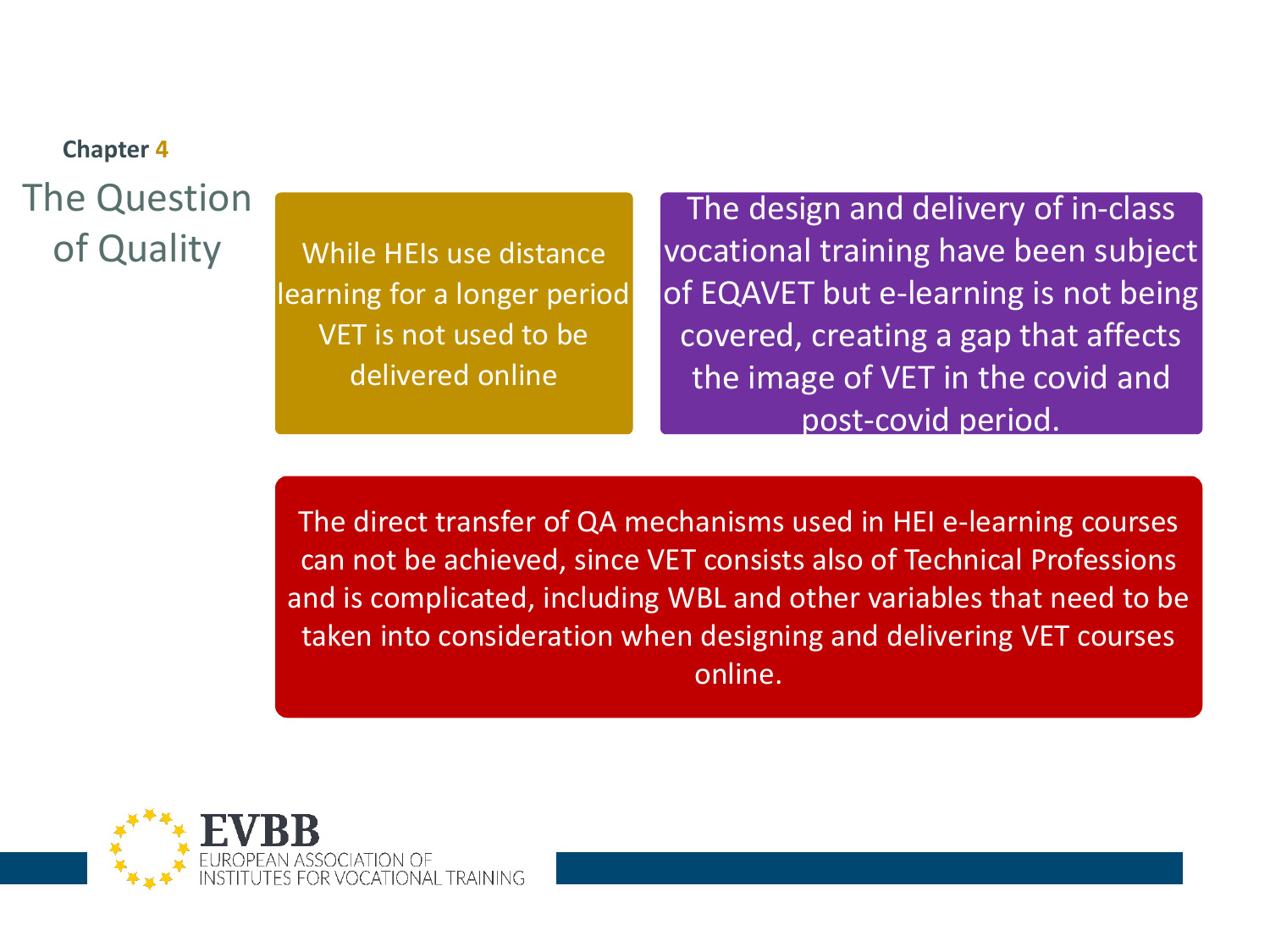

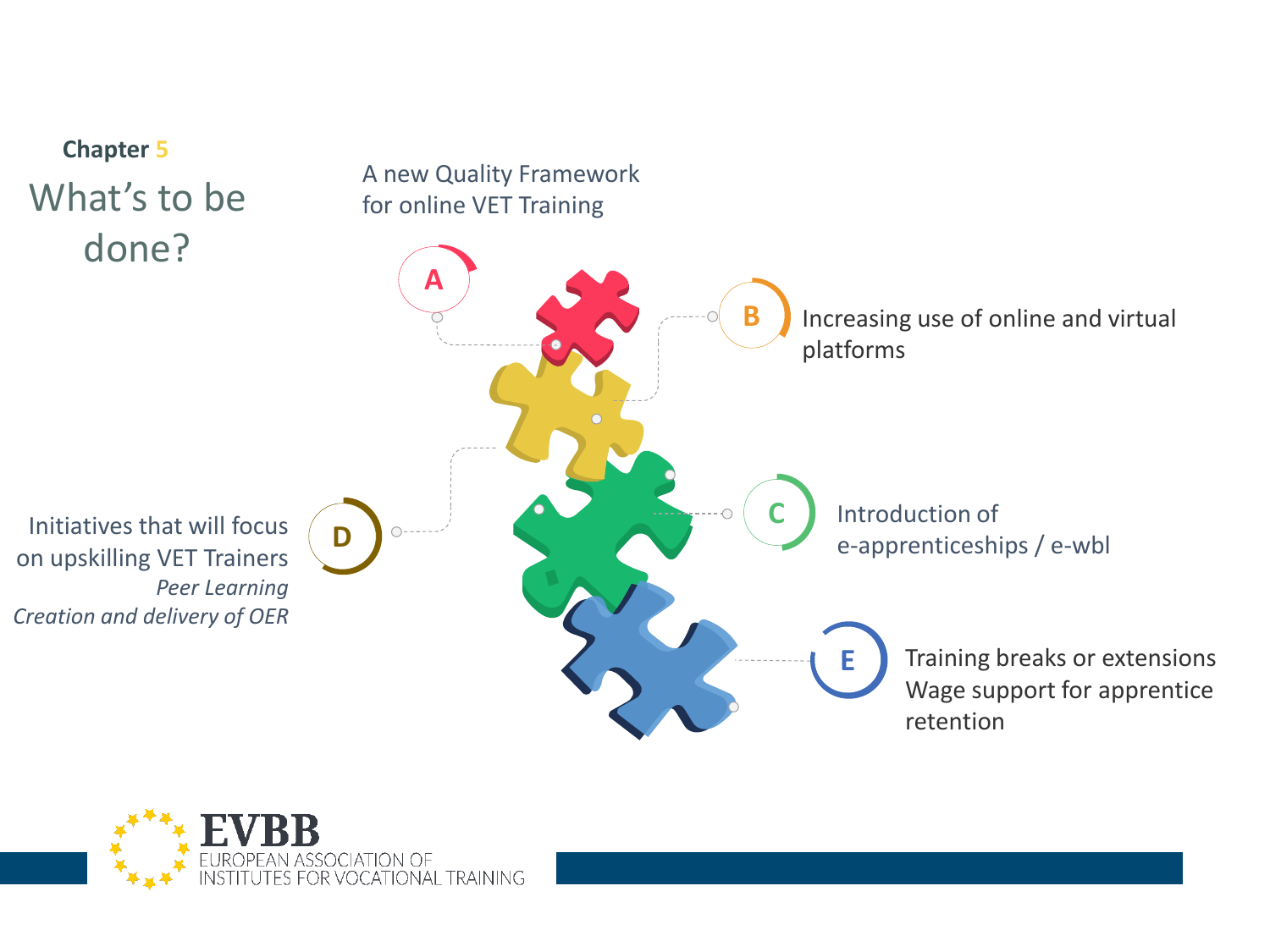## **Chapter 5** What's to be

#### **Umbrella Organizations to create and deliver solutions**

Encouraging and supporting VET providers in making use of distance-learning tools wherever possible to ensure the continuity of



#### **Use if DigiComp2 in the delivery of trainings to VET Trainers**

- done? 1. Information and Data Literacy
	- 2. Communication and collaboration (all target groups)
	- 3. Creation of Digital Content
	- 4. Safety
	- 5. Problem solving in digital environments